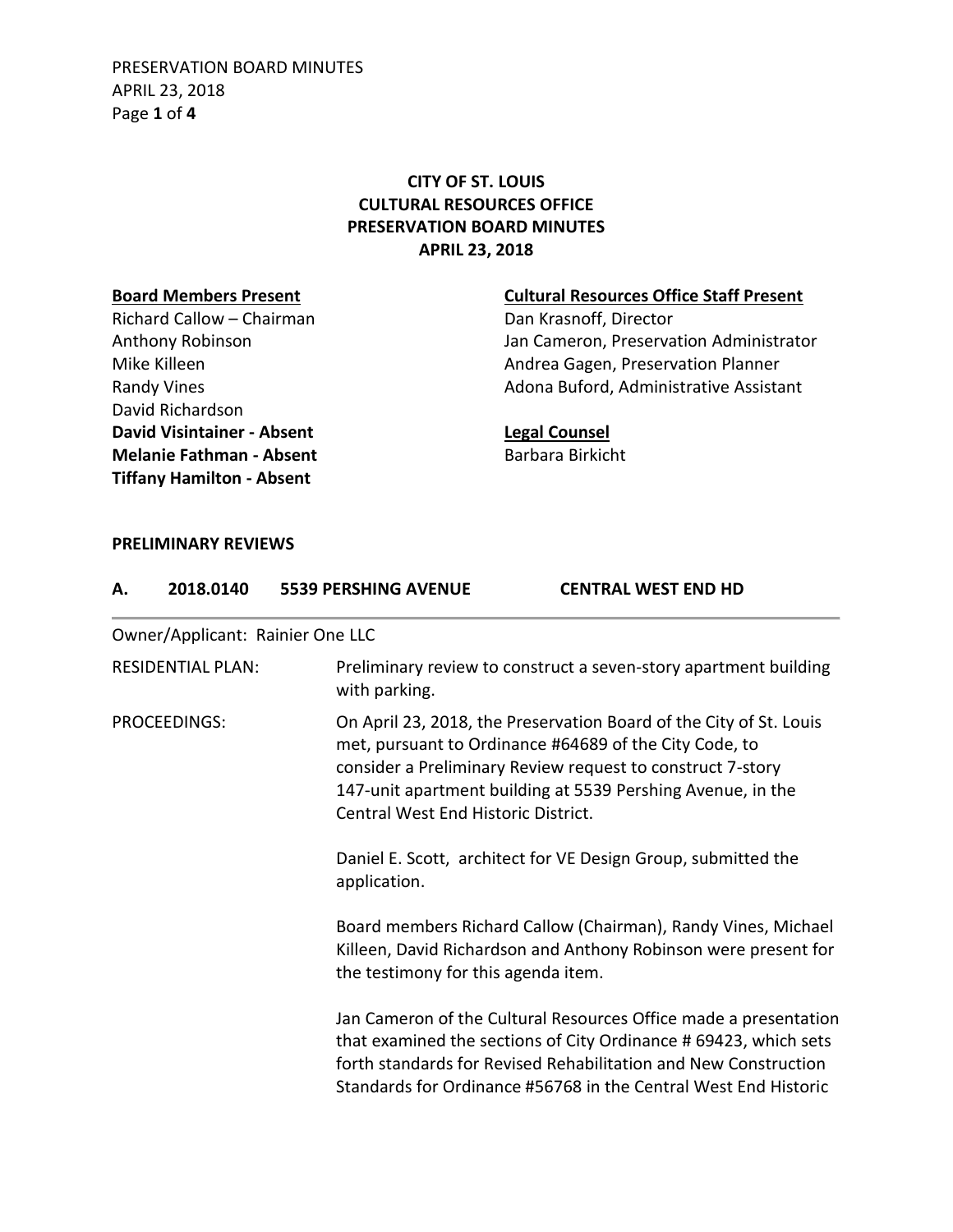## PRESERVATION BOARD MINUTES APRIL 23, 2018 Page **2** of **4**

|                           | District. She submitted a letter from Alderwoman Navarro in<br>support of the project. Ms. Cameron recommended that the<br>Preservation Board grant preliminary approval of the project with<br>the stipulation that final documents and exterior materials be<br>reviewed and approved by the Cultural Resources Office.<br>Daniel Scott of VE Design Group testified on behalf the owners,<br>One Rainier LLC. He submitted samples of the materials to be |  |
|---------------------------|--------------------------------------------------------------------------------------------------------------------------------------------------------------------------------------------------------------------------------------------------------------------------------------------------------------------------------------------------------------------------------------------------------------------------------------------------------------|--|
|                           | used on the building.<br>Tracy Renison, a resident spoke regarding parking issues, the<br>height of the building and trash issues during construction.                                                                                                                                                                                                                                                                                                       |  |
|                           | Mr. Scott approached the Board again to address the concerns of<br>Ms. Renison. He stated that the reason for the seven stories is<br>that it's a partially subterranean portion of the parking garage, as<br>is noted on the elevations provided and that it does appear as a<br>six-story building from the street.                                                                                                                                        |  |
| <b>FINDINGS OF FACTS:</b> | The Preservation Board found that:                                                                                                                                                                                                                                                                                                                                                                                                                           |  |
|                           | 5539 Pershing Avenue is located in the Central West End<br>$\bullet$<br>Historic District.                                                                                                                                                                                                                                                                                                                                                                   |  |
|                           | The proposed 7-story apartment building is contemporary in<br>$\bullet$<br>design and has a two-story center entry with glazed<br>storefront-like openings.                                                                                                                                                                                                                                                                                                  |  |
|                           | The building does not meet the Standards for height and will<br>$\bullet$<br>be nearly twice as tall as the 3-family buildings to either side.<br>However, the recessed "courtyard" mitigates this to some<br>extent and there are other tall buildings on both sides of<br>Pershing.                                                                                                                                                                        |  |
|                           | The building will have a frontage greater than most buildings on<br>the block but comparable to the larger multi-story properties;<br>because existing buildings present a strong, unified street<br>presence, the wider frontage will not be a disruptive element.                                                                                                                                                                                          |  |
|                           | The building maintains the setback line as do other buildings<br>on the blockfront. Materials proposed for the building are<br>generally in compliance with the Central West End standards<br>and fenestration both evokes existing historic window<br>patterns and is therefore compatible.                                                                                                                                                                 |  |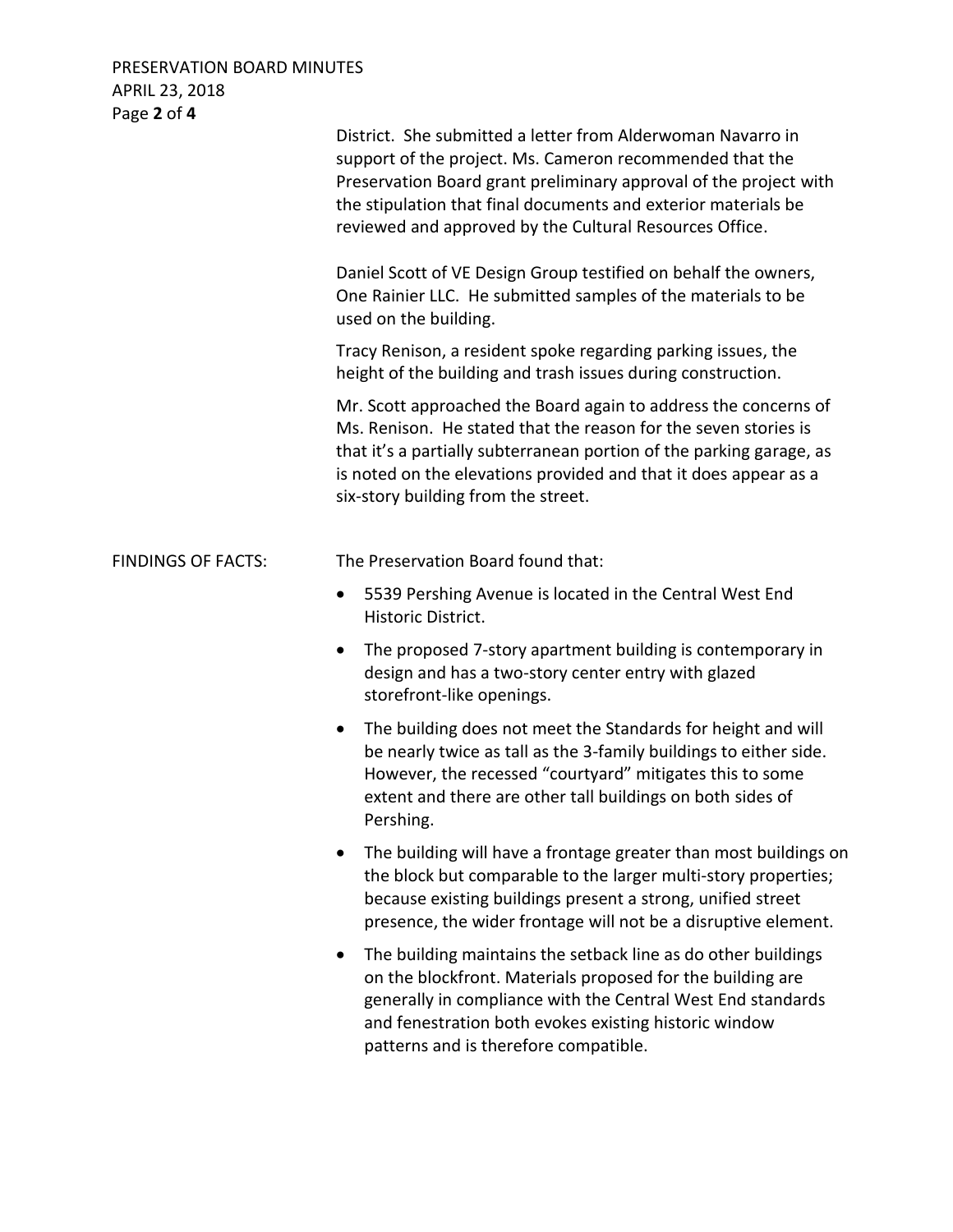PRESERVATION BOARD MINUTES APRIL 23, 2018 Page **3** of **4**

BOARD DECISION: It was the decision of the Preservation Board grant approval of the preliminary review with the stipulation that that final documents and exterior materials be reviewed and approved by the Cultural Resources Office. The motion was made by Commissioner Randy Vines. Anthony Robinson seconded the motion. David Richardson abstained. The motion passed  $3 - 0$ with Commissioners Randy Vines, Anthony Robinson and Mike Killeen supporting the motion

**B. 2018.0365 2306 and 2308 MENARD ST. SOULARD HISTORIC DISTRICT**

Owner: Randy Middeke Applicant: Killeen Studio Architects – Mike Killeen

| <b>RESIDENTIAL PLAN:</b> | Preliminary review to construct two single family houses.                                                                                                                                                                                                                                                                                                                                                                                                                                                                                                                                                                                                                                                                                           |
|--------------------------|-----------------------------------------------------------------------------------------------------------------------------------------------------------------------------------------------------------------------------------------------------------------------------------------------------------------------------------------------------------------------------------------------------------------------------------------------------------------------------------------------------------------------------------------------------------------------------------------------------------------------------------------------------------------------------------------------------------------------------------------------------|
| PROCEEDINGS:             | On April 23, 2018, the Preservation Board of the City of St. Louis<br>met, pursuant to Ordinance #64689 of the City Code, to consider<br>a Preliminary Application to construct two single family houses at<br>2306 and 2808 Menard Street, in the Soulard Neighborhood Local<br>Historic District. The Preliminary Review Application was<br>submitted by Mike Killen of Killeen Studio, architect for the<br>project, on behalf of the property owner, Richard Middeke.                                                                                                                                                                                                                                                                           |
|                          | Board members Richard Callow (Chair), Anthony Robinson, David<br>Richardson, and Richard Vines were present for the testimony for<br>this agenda item. Mr. Killeen recused himself from this portion of<br>the hearing.                                                                                                                                                                                                                                                                                                                                                                                                                                                                                                                             |
|                          | Jan Cameron of the Cultural Resources Office made a presentation<br>that examined the sections of City Ordinance #62382, which sets<br>forth the Standards for New Construction in the Soulard Historic<br>District. She submitted two letters of support from Ward 7<br>Alderman Jack Coatar and the Soulard Restoration Group. Ms.<br>Cameron recommended that the Preservation Board grant<br>preliminary approval with the stipulation that the site plan is<br>revised to expose the shorter facades on the north and south of<br>the site; that front elevations, including cornices and recessed<br>entries, be revised to more closely follow the Model Example; and<br>that final design details and exterior materials be approved by the |